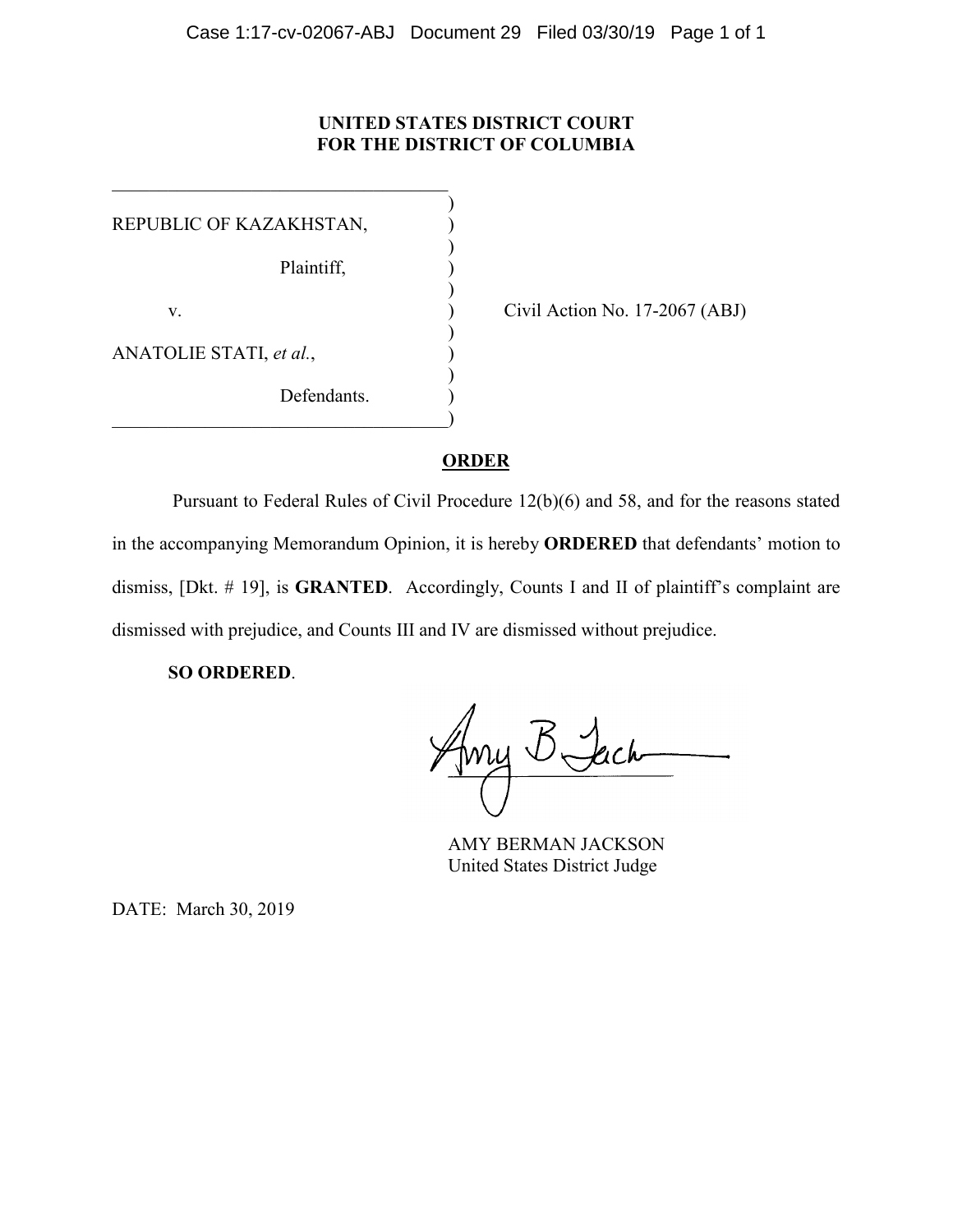# **UNITED STATES DISTRICT COURT FOR THE DISTRICT OF COLUMBIA**

)

)

)

)

)

REPUBLIC OF KAZAKHSTAN, Plaintiff, ) v. ) Civil Action No. 17-2067 (ABJ) ANATOLIE STATI, *et al.*, ) Defendants.  $\hspace{.5em}$   $\hspace{.5em}$   $\hspace{.5em}$   $\hspace{.5em}$   $\hspace{.5em}$   $\hspace{.5em}$   $\hspace{.5em}$   $\hspace{.5em}$   $\hspace{.5em}$   $\hspace{.5em}$   $\hspace{.5em}$   $\hspace{.5em}$   $\hspace{.5em}$   $\hspace{.5em}$   $\hspace{.5em}$   $\hspace{.5em}$   $\hspace{.5em}$   $\hspace{.5em}$   $\hspace{.5em}$   $\hspace{.5em}$ 

 $\overline{\mathcal{L}}$  , and the state of the state of the state of the state of the state of the state of the state of the state of the state of the state of the state of the state of the state of the state of the state of the stat

# **MEMORANDUM OPINION**

Plaintiff, the Republic of Kazakhstan ("Kazakhstan"), brought this civil suit against the defendants – Anatolie Stati, Gabriel Stati, and the two companies they own, Ascom Group, S.A. and Terra Raf Trans Traiding Ltd. (the "Stati Parties") – for alleged violations of the Racketeer Influenced and Corrupt Organizations Act ("RICO"), 18 U.S.C. § 1961 *et seq*., and the common law torts of fraud and civil conspiracy. Compl. ¶ 1 [Dkt. # 1]. Kazakhstan claims that defendants obtained an arbitral award from the Stockholm Chamber of Commerce ("SCC") in Sweden through fraud, and that defendants' subsequent efforts to use legal process to enforce and collect on that arbitral award have been unlawful. *Id.* ¶¶ 6, 8. Kazakhstan filed this lawsuit while an action to enforce the arbitral award was already pending in this Court, and it seeks damages, attorneys' fees, and an injunction preventing defendants from enforcing the foreign arbitral award in the United States. *Id.*, "Prayer for Relief," at 92–93.

The Stati Parties moved to dismiss the complaint for failure to state a claim under Federal Rule of Civil Procedure 12(b)(6). Plaintiff opposed the motion, and the matter is ripe for decision. For the reasons that follow, the Court will grant defendants' motion and dismiss the ill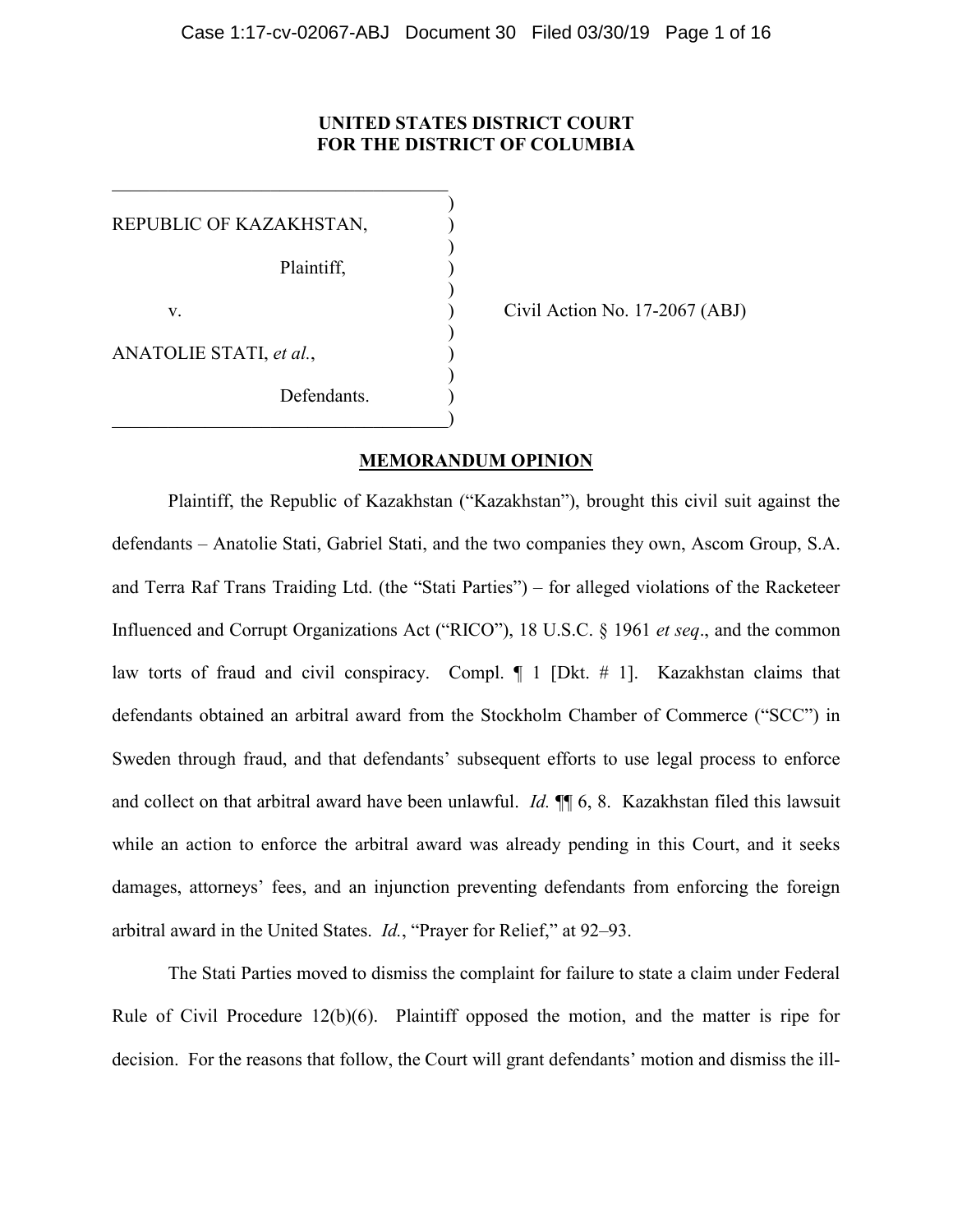advised lawsuit. A RICO civil suit is not a vehicle to challenge non-frivolous litigation, or in this case, a valid and final foreign arbitral award.

# **BACKGROUND**

In a related case to enforce the same foreign arbitral award, this Court granted the Stati Parties' petition to confirm the award pursuant to the New York Convention. *Anatolie Stati v. Republic of Kazakhstan*, 302 F. Supp. 3d 187, 209 (D.D.C. 2018). 1 The Court held that Kazakhstan did not establish any of the narrow grounds for denying confirmation of the foreign award. *Id.* at 202–09. The facts surrounding this case are discussed in detail in that opinion.

To briefly recap, the Stati Parties initiated arbitration proceedings seeking reparations against Kazakhstan with the Stockholm Chamber of Commerce on July 26, 2010 for the expropriation of their assets, including an unfinished liquified petroleum gas plant ("LPG plant"). Compl. ¶¶ 6, 138. On December 19, 2013, the SCC tribunal found that Kazakhstan violated its obligations under the Energy Charter Treaty, and it issued an award in favor of the Stati Parties in the amount of \$497,685,101.00, which included \$199 million for the LPG plant. *Id.* ¶¶ 158–59.

Kazakhstan attempted to nullify the SCC award by instituting proceedings before the Svea Court of Appeal in Stockholm. Compl. ¶ 183. It argued, among other things, that the SCC award was procured by fraud. *Id.* ¶ 185. The alleged fraud concerned the value of the LPG plant. *Id.* ¶ 5. According to plaintiff, prior to the initiation of the arbitral proceedings, the Stati Parties "created a number of illegitimate contractual documents with related parties for the

l

<sup>1</sup> In the same opinion, the Court also denied Kazakhstan's motion to reconsider the Court's denial of its motion for leave to include additional defense grounds premised on a theory that the Stati Parties obtained the SCC award through fraud. *Stati*, 302 F. Supp. 3d at 196–201.The Court found that it did not err as a matter of law when it found that Kazakhstan had failed to demonstrate a connection between the complained-of fraud and the arbitral decision. *Id.* at 199– 201.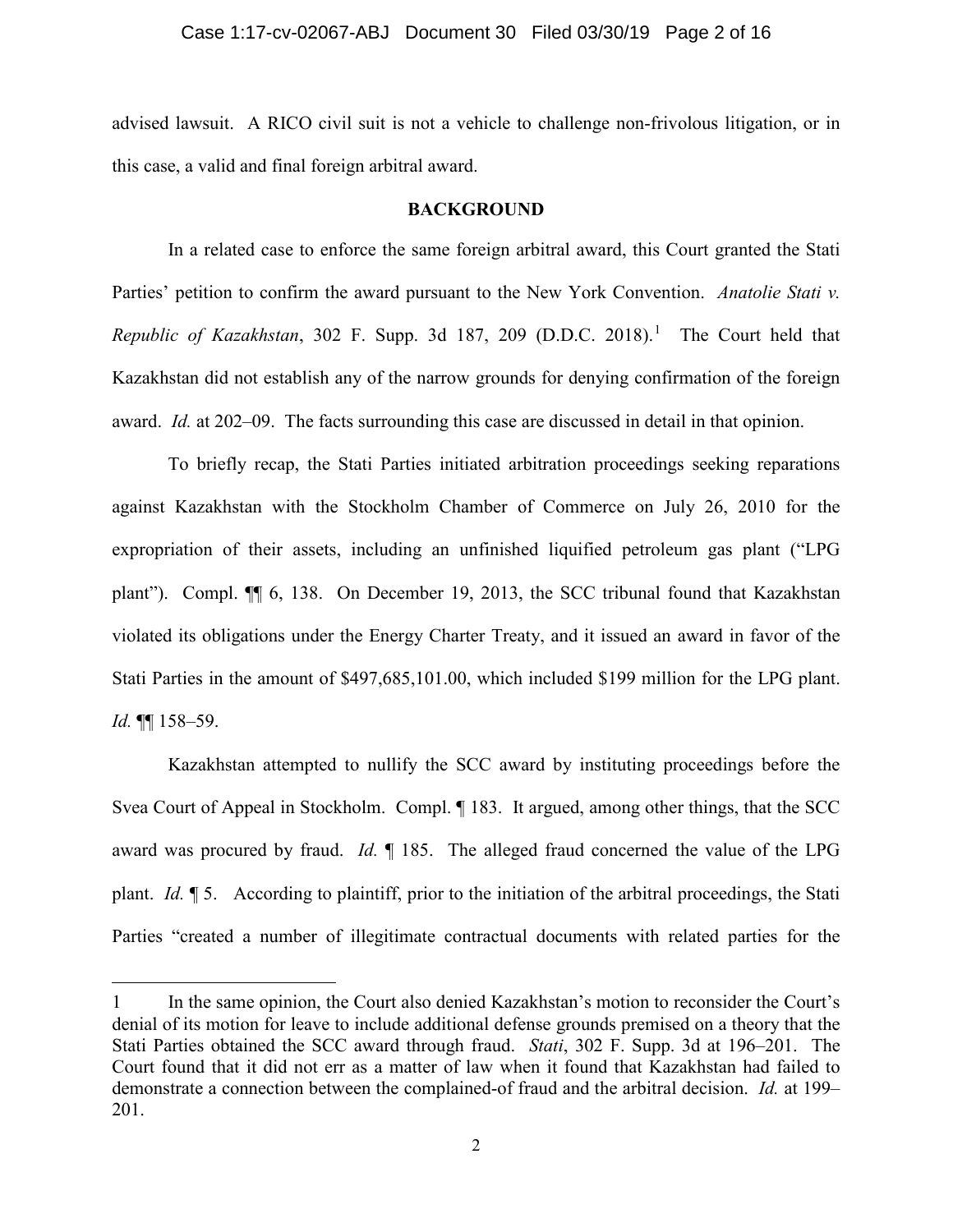#### Case 1:17-cv-02067-ABJ Document 30 Filed 03/30/19 Page 3 of 16

purpose of artificially inflating the construction costs of the LPG [p]lant." *Id.* ¶ 65. These falsified construction costs, Kazakhstan alleges, were included in financial statements, which were in turn used to fraudulently induce companies, including the state-owned oil and gas company, KazMunaiGas ("KMG"), into bidding \$199 million for the LPG plant in 2008. *Id.* ¶¶ 5, 116, 130–31. Thus, Kazakhstan charges that the Stati Parties misrepresented the value of the LPG plant during the SCC arbitration when they proffered "the fraudulently procured bids," the "falsified financial statements," "false testimony regarding the amount of the investment in the LPG [p]lant," and "expert reports" that restated those figures as evidence. *Id.* ¶ 152. According to Kazakhstan, based upon this "false evidence" the arbitral panel awarded the Stati Parties \$199 million in compensation for the LPG plant. *Id.*

Despite what Kazakhstan characterizes as its "detailed and specific allegations regarding [d]efendants' fraudulent scheme," the Svea Court of Appeal affirmed the arbitral award on December 9, 2016. Compl. ¶ 188. Kazakhstan then filed a motion to the Swedish Supreme Court seeking to quash the Svea Court of Appeal's judgment due to "grave procedural errors." *Id.*  $\parallel$  190. That legal challenge also failed. On October 24, 2017, the Swedish Supreme Court denied Kazakhstan's motion. *Stati*, 302 F. Supp. 3d at 196.

Although the Swedish Supreme Court decision extinguished Kazakhstan's hope of vacating the final arbitral award, the legal battle to resist the award's enforcement rages on in several jurisdictions across Europe and the United States where the Stati Parties initiated enforcement proceedings to collect on the award.<sup>2</sup> Compl.  $\P\P$  194–247. This suit, for alleged

 $\overline{a}$ 

<sup>2</sup> *See TermoRio S.A. E.S.P. v. Electranta S.P.*, 487 F.3d 928, 939 (D.C. Cir. 2007) ("From the plain language and history of the [New York] Convention, it is thus apparent that a party may seek to vacate or set aside an award in the state in which, or under the law of which, the award is rendered.").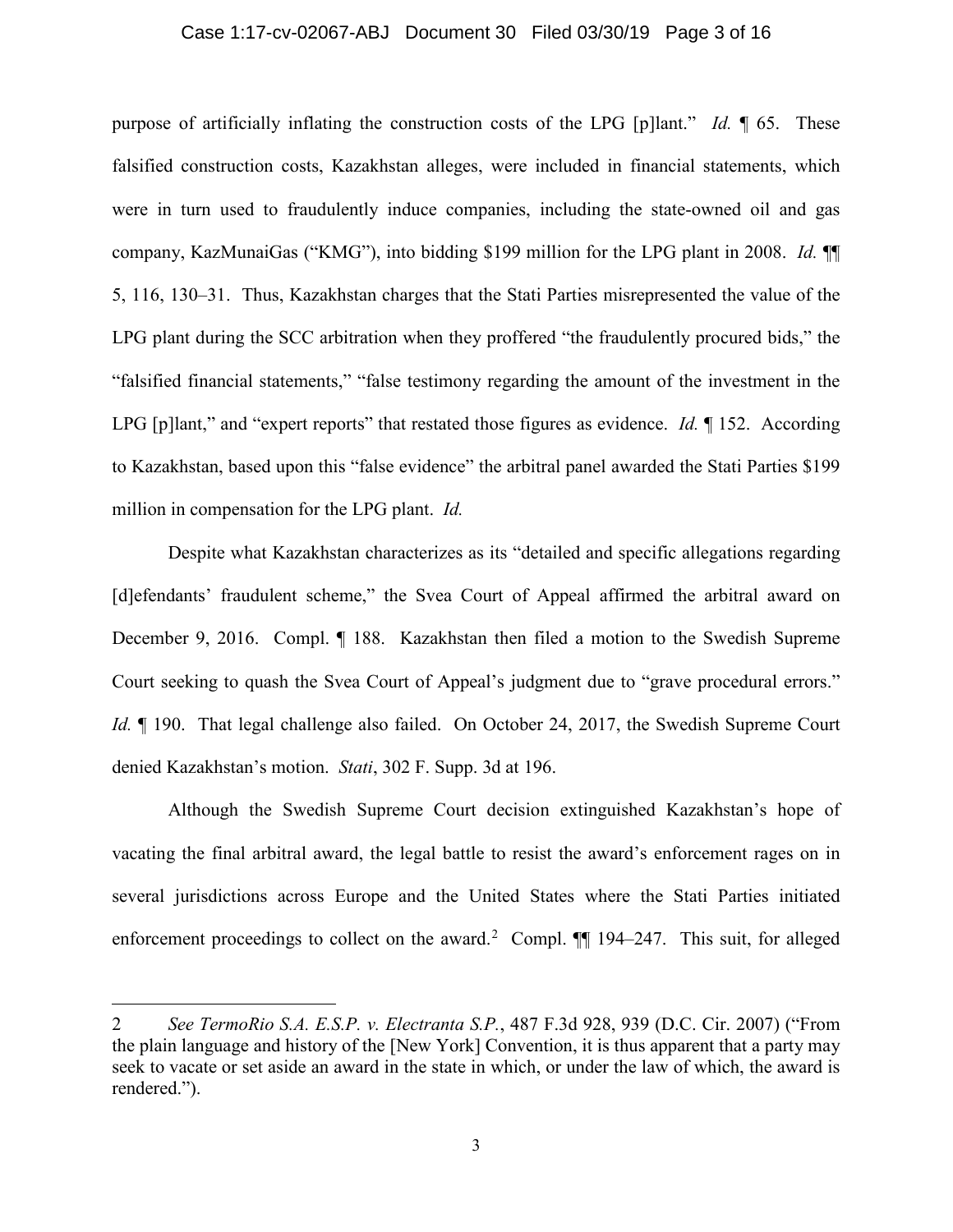# Case 1:17-cv-02067-ABJ Document 30 Filed 03/30/19 Page 4 of 16

RICO violations, is the latest chapter. In its 93-page complaint, plaintiff accuses defendants of engaging in a "sophisticated and wide-ranging illegal pattern of racketeering," based upon its efforts to fraudulently inflate the value of the LPG plant, both prior to and during the SCC arbitration, and its ongoing litigation activities to enforce and collect on the SCC award. Compl.  $\P\P 2, 5-18.$ 

Plaintiff filed this suit on October 5, 2017. *See* Compl. Defendants moved to dismiss the complaint on April 20, 2018, arguing that plaintiff failed to state a claim, Defs.' Mot. to Dismiss [Dkt.  $\#$  19] ("Defs.' Mot."); Mem. of P. & A. in Supp. of Defs.' Mot. to Dismiss [Dkt.  $\#$  19-1] ("Defs.' Mem."). Plaintiff filed its opposition to the motion on May 25, 2018, *see* Rep. of Kazakhstan's Mem. of P. & A. in Opp. to Defs.' Mot. [Dkt. # 26] ("Pl.'s Opp."), and defendants filed their reply on June 11, 2018. *See* Reply of Defs.' Mot. to Dismiss [Dkt. # 28] ("Defs.' Reply"). $3$ 

The Court finds that plaintiff failed to state a RICO claim based upon a "scheme" that amounts to a protracted legal dispute over an LPG plant. Accordingly, the Court will dismiss the RICO claims with prejudice, and it declines to exercise supplemental jurisdiction over the common law claims of fraud and civil conspiracy.

### **STANDARD OF REVIEW**

"To survive a  $[Rule 12(b)(6)]$  motion to dismiss, a complaint must contain sufficient factual matter, accepted as true, to state a claim to relief that is plausible on its face." *Ashcroft v. Iqbal*, 556 U.S. 662, 678 (2009), quoting *Bell Atl. Corp. v. Twombly*, 550 U.S. 544, 570 (2007). In *Iqbal*, the Supreme Court reiterated the two principles underlying its decision in *Twombly*: "First, the tenet that a court must accept as true all of the allegations contained in a complaint is

 $\overline{\phantom{a}}$ 

<sup>3</sup> On April 24, 2018, the Court granted defendants' Motion to Vacate the Clerk's Entry of Default against Ascom Group, S.A. and Terra Raf Trans Traiding Ltd. *See* Order [Dkt. # 20]; Mem. Op. [Dkt. # 21].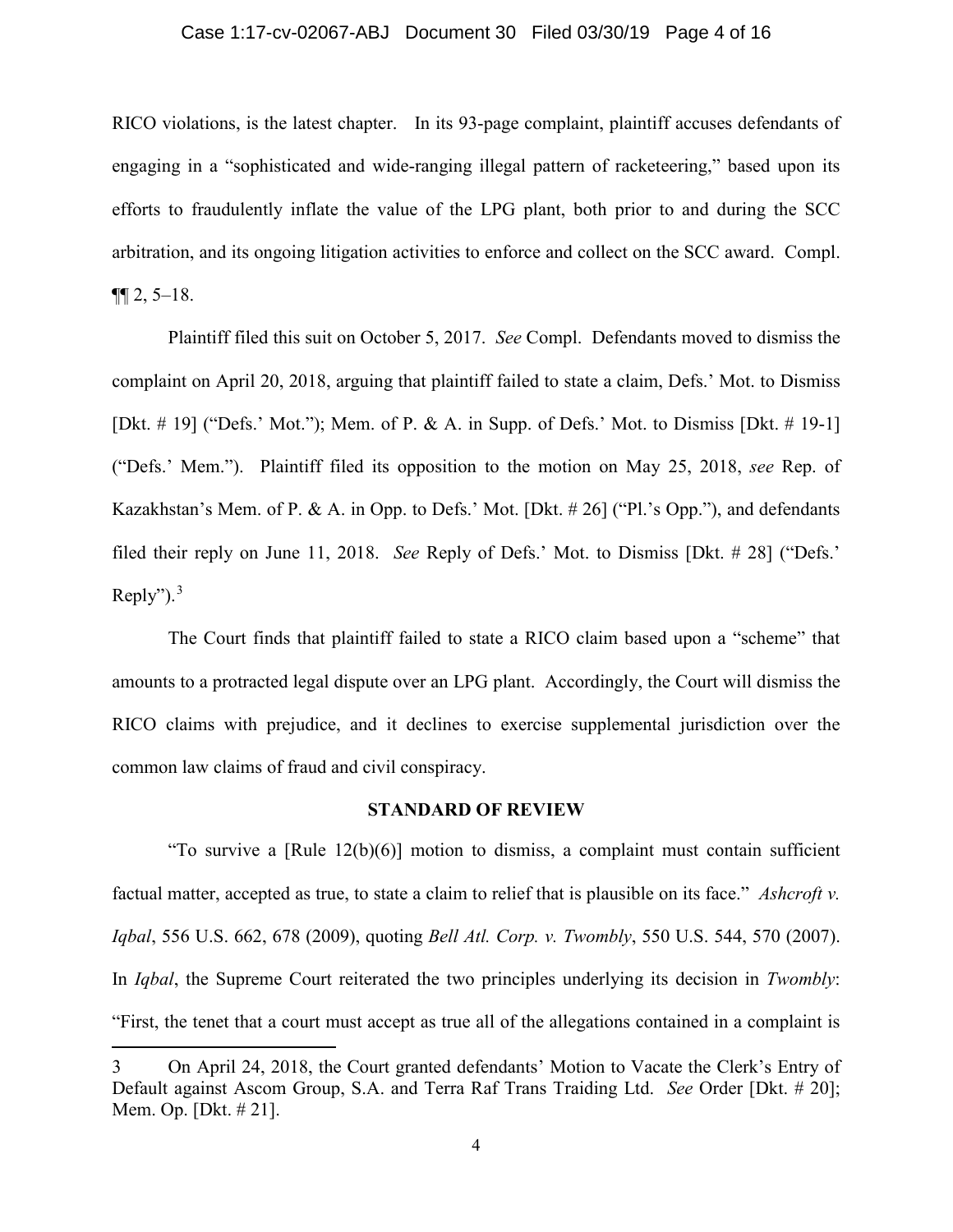## Case 1:17-cv-02067-ABJ Document 30 Filed 03/30/19 Page 5 of 16

inapplicable to legal conclusions." *Iqbal*, 556 U.S. at 678. And "[s]econd, only a complaint that states a plausible claim for relief survives a motion to dismiss." *Id*. at 679, citing *Twombly*, 550 U.S. at 556.

A claim is facially plausible when the pleaded factual content "allows the court to draw the reasonable inference that the defendant is liable for the misconduct alleged." *Iqbal*, 556 U.S. at 678. "The plausibility standard is not akin to a 'probability requirement,' but it asks for more than a sheer possibility that a defendant has acted unlawfully." *Id*. A pleading must offer more than "labels and conclusions" or a "formulaic recitation of the elements of a cause of action," *id*., quoting *Twombly*, 550 U.S. at 555, and "[t]hreadbare recitals of the elements of a cause of action, supported by mere conclusory statements, do not suffice." *Id*.

In evaluating a motion to dismiss under Rule 12(b)(6), a court must "treat the complaint's factual allegations as true and must grant plaintiff 'the benefit of all inferences that can be derived from the facts alleged.'" *Sparrow v. United Air Lines, Inc.*, 216 F.3d 1111, 1113 (D.C. Cir. 2000) (internal citation omitted), quoting *Schuler v. United States*, 617 F.2d 605, 608 (D.C. Cir. 1979); *see also Am. Nat'l Ins. Co. v. FDIC*, 642 F.3d 1137, 1139 (D.C. Cir. 2011), quoting *Thomas v. Principi*, 394 F.3d 970, 972 (D.C. Cir. 2005). Therefore, when considering a motion to dismiss, a court must construe a complaint liberally in the plaintiff's favor. *Kowal v. MCI Commc'ns Corp.*, 16 F.3d 1271, 1276 (D.C. Cir. 1994). Nevertheless, the court need not accept inferences drawn by the plaintiff if those inferences are unsupported by facts alleged in the complaint, nor must the court accept plaintiff's legal conclusions. *Id.*; *see also Browning v. Clinton*, 292 F.3d 235, 242 (D.C. Cir. 2002). In ruling upon a motion to dismiss for failure to state a claim, a court may ordinarily consider only "the facts alleged in the complaint, documents attached as exhibits or incorporated by reference in the complaint, and matters about which the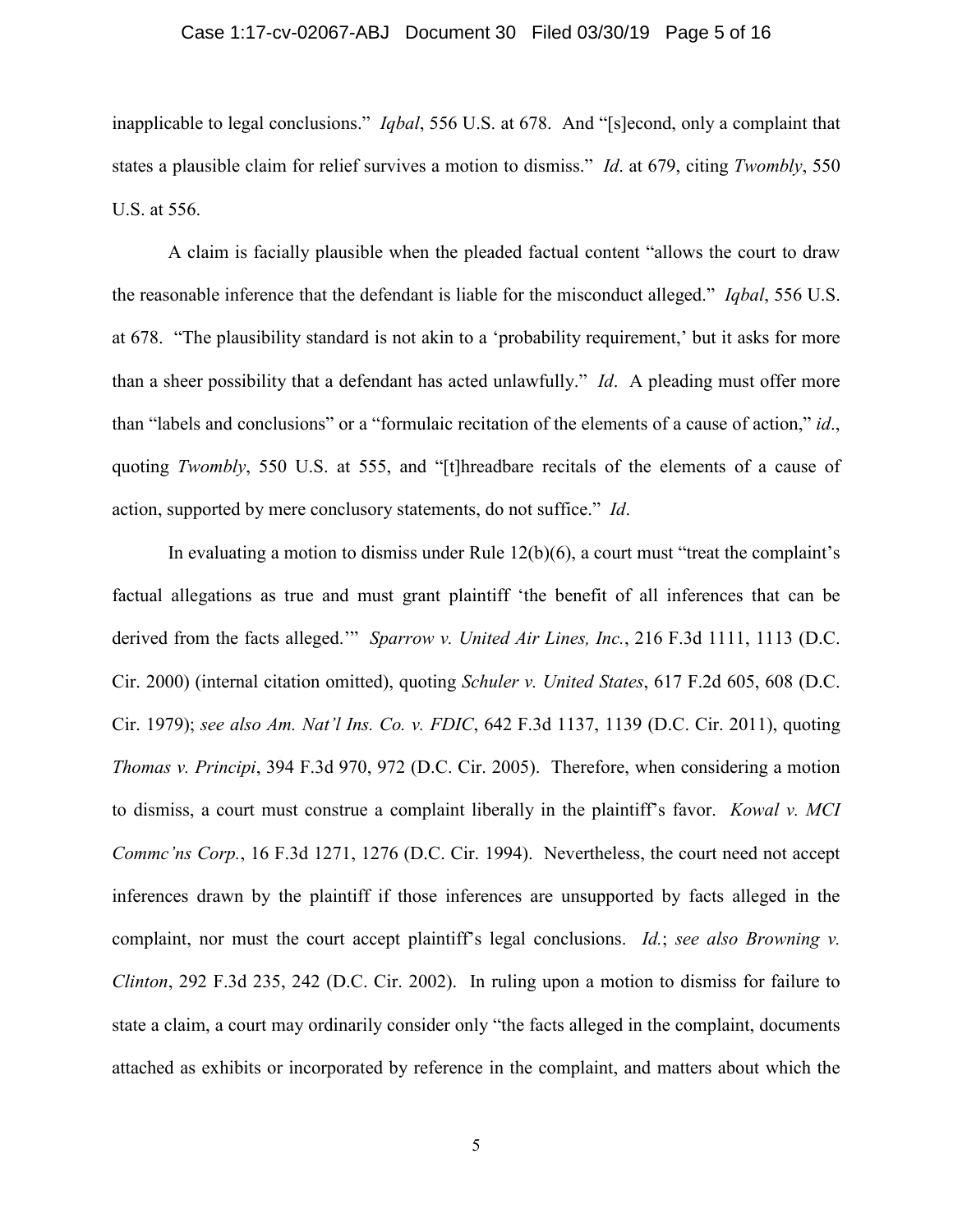#### Case 1:17-cv-02067-ABJ Document 30 Filed 03/30/19 Page 6 of 16

Court may take judicial notice." *Gustave-Schmidt v. Chao*, 226 F. Supp. 2d 191, 196 (D.D.C. 2002), citing *EEOC v. St. Francis Xavier Parochial Sch.*, 117 F.3d 621, 624–25 (D.C. Cir. 1997).

# **ANALYSIS**

# **I. The RICO Claims**

 $\overline{a}$ 

In Count I and II of its complaint, Kazakhstan alleges that the Stati Parties violated the RICO statute, 18 U.S.C. § 1962(c), by engaging in a pattern of racketeering activity involving mail fraud, wire fraud, and money laundering, as well as a conspiracy to commit those offenses, 18 U.S.C. § 1962(d). Compl. II 253-87.<sup>4</sup> Plaintiff alleges that defendants engaged in fraud to inflate the value of the LPG plant to enrich themselves, concealing the alleged fraud during the SCC arbitration and in the subsequent proceedings to enforce the arbitral award. *Id.* ¶¶ 5–11.

Defendants have moved to dismiss the RICO claims on several grounds, arguing that: 1) the complaint fails to allege cognizable predicate acts of racketeering; 2) plaintiff has failed to allege a pattern of racketeering activity; 3) plaintiff seeks to impermissibly apply RICO to conduct that is overwhelmingly extraterritorial; 4) plaintiff fails to allege a domestic injury; and 5) plaintiff fails to allege proximate causation between the predicate acts and the alleged harm. Defs.' Mem. at 10–28.

<sup>4</sup> Kazakhstan requests that the Court deny the Stati Parties' motion to dismiss on the basis of the doctrine of judicial estoppel "given that the Stati Parties, on March 26, 2018, represented to the High Court of London – in enforcement proceedings concerning the SCC Award – that the merits of Kazakhstan's fraud allegations will be adjudicated in this case, after discovery and oral evidence." Pl.'s Opp. at 1. The Court reviewed the judgment of the High Court, and it finds that judicial estoppel is unwarranted, *see Moses v. Howard Univ. Hosp*., 606 F.3d 789, 798 (D.C. Cir. 2010), particularly given the Justice's statements that he "certainly cannot assume there will be the trial in the United States," and his observation that the Stati Parties' counsel did not foreclose the possibility of a jurisdictional challenge to this RICO suit. Ex. A to Pl.'s Opp. [Dkt. # 26-1] 29.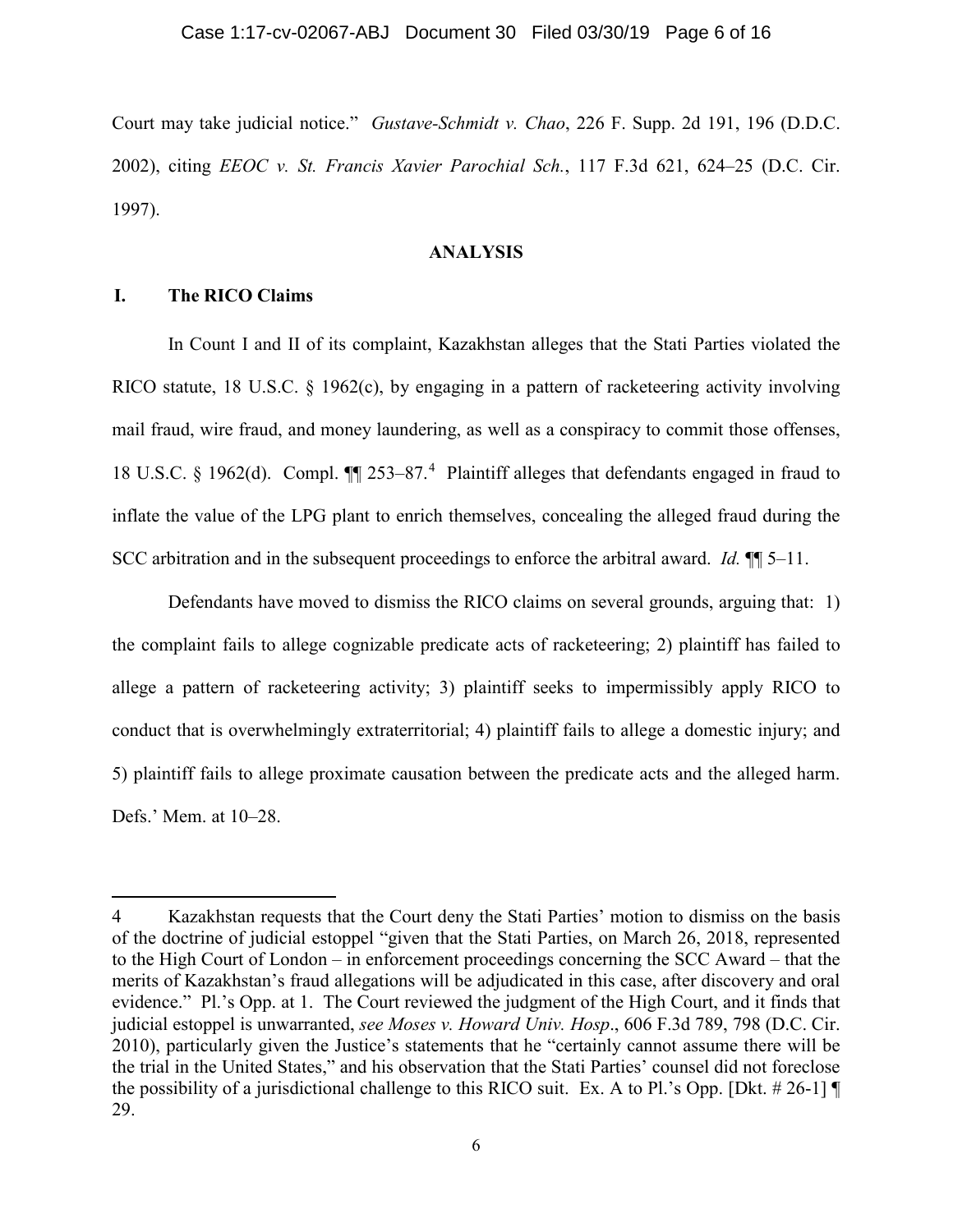### Case 1:17-cv-02067-ABJ Document 30 Filed 03/30/19 Page 7 of 16

Because the Court finds that the complaint fails to adequately allege the necessary predicate acts and a pattern of racketeering, plaintiff's RICO claims fail, and the Court need not address defendants' other arguments.

Section 1962(c) provides that:

 $\overline{a}$ 

It shall be unlawful for any person employed by or associated with any enterprise engaged in, or the activities of which affect, interstate or foreign commerce, to conduct or participate, directly or indirectly, in the conduct of such enterprise's affairs through a pattern of racketeering activity or collection of unlawful debt.

18 U.S.C. § 1962(c). Section 1964(c) allows "[a]ny person injured in his business or property by reason of a violation of section 1962" to bring a civil suit for treble damages, costs, and attorneys' fees. 18 U.S.C. § 1964(c). A private RICO plaintiff must allege a *domestic* injury to its business or property, *RJR Nabisco, Inc. v. European Cmty.*, 136 S. Ct. 2090, 2106 (2016) (emphasis in original), and the injury must be proximately caused by the alleged RICO violation. *Anza v. Ideal Steel Supply Corp.*, 547 U.S. 451, 462 (2006).

"Racketeering activity" encompasses "any act which is indictable" under a specific list of federal criminal offenses known as "predicate offense[s]." 18 U.S.C. § 1961(1)(B); *RJR*  Nabisco, 136 S. Ct. at 2096–97.<sup>5</sup> In order to establish a "pattern of racketeering activity" a plaintiff must allege "at least two acts of racketeering activity . . . within ten years." 18 U.S.C. § 1961(5). And "in addition to the requisite number of predicate acts, the plaintiff must [also] show 'that the racketeering predicates are related, *and* that they amount to or pose a threat of

<sup>5</sup> Under the statute, "racketeering activity" also "means (A) any act or threat involving murder, kidnapping, gambling, arson, robbery, bribery, extortion, dealing in obscene matter, or dealing in a controlled substance or listed chemical (as defined in section 102 of the Controlled Substances Act), which is chargeable under State law and punishable by imprisonment for more than one year."  $18$  U.S.C.  $\S$  1961(1)(A).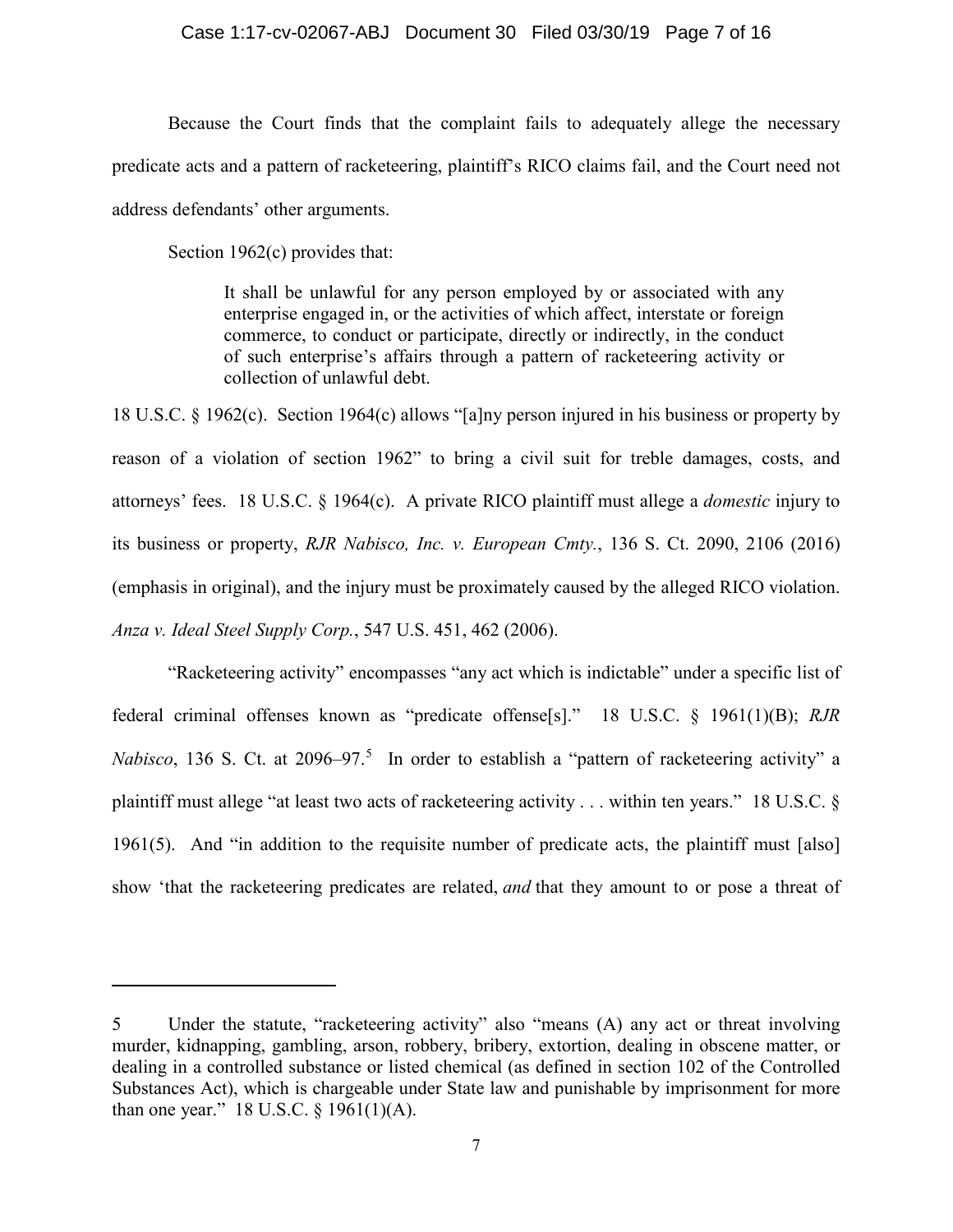## Case 1:17-cv-02067-ABJ Document 30 Filed 03/30/19 Page 8 of 16

continued criminal activity.'" *Edmondson & Gallagher v. Alban Towers Tenants Ass'n*, 48 F.3d 1260, 1264 (D.C. Cir. 1995), quoting *H.J. Inc. v. N.W. Bell Tel. Co.*, 492 U.S. 229, 239 (1989).

#### **a. Plaintiff fails to allege predicate acts.**

Plaintiff's RICO claims are predicated on violations of the mail fraud, wire fraud, and money laundering statutes. Compl. ¶¶ 263, 274, 283. Kazakhstan contends that by transmitting "pleadings, briefs, witness statements" and other litigation materials during the SCC arbitral proceeding and the subsequent enforcement actions, defendants committed various acts of mail fraud and wire fraud under 18 U.S.C. §§ 1341 and 1343. Pl.'s Opp. at 8; Compl. ¶ 263. Kazkhstan also accuses the Stati Parties of engaging in "money laundering" in violation of 18 U.S.C.  $\S$  1956(a)(2)(A) and (B)(i), because they paid their attorneys' legal fees in connection with those proceedings. Compl.  $\parallel$  274; Pl.'s Opp. at 8. The complaint alleges that these litigation activities constituted a "pattern of racketeering" because the pleadings were transmitted, and the legal fees paid, on an ongoing basis. Compl. ¶¶ 263, 274. Kazakhstan further alleges that these predicate acts were the direct and proximate cause of its injuries: "the money spent defending the U.S. Enforcement Actions." Pl.'s Opp. at 28, citing Compl.  $\P$  252, 277, 285.

At bottom, the RICO claims are entirely predicated on defendants' initiation and prosecution of non-frivolous litigation, and plaintiff's alleged domestic injuries consist of the legal costs it incurred in resisting the enforcement of a valid and binding arbitral award. This far-fetched theory of RICO liability lacks legal support.

Courts do not allow allegedly fraudulent "'litigation activities,' such as filing fraudulent documents or engaging in baseless litigation to serve as predicate acts for RICO . . . where such acts constitute 'the only allegedly fraudulent conduct.'" *Feld Entm't, Inc. v. Am. Soc'y for the*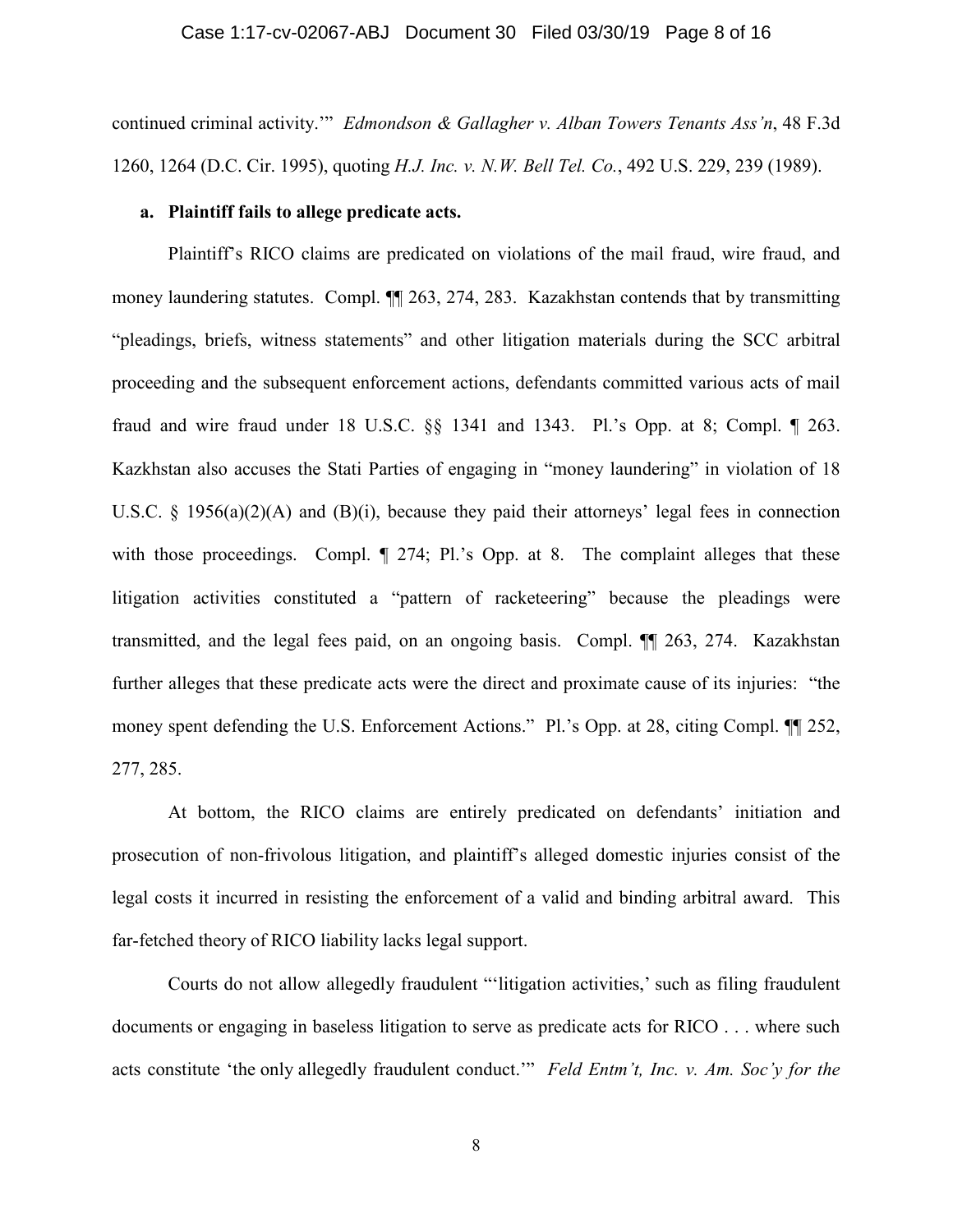## Case 1:17-cv-02067-ABJ Document 30 Filed 03/30/19 Page 9 of 16

*Prevention of Cruelty to Animals*, 873 F. Supp. 2d 288, 318–19 (D.D.C. 2012), quoting *Daddona v. Gaudio*, 156 F. Supp. 2d 153, 162 (D. Conn. 2000); *see also Quick v. EduCap, Inc.*, 318 F. Supp. 3d 121, 141–42 (D.D.C. 2018) ("As Plaintiffs' RICO claim is premised entirely on mailings done for the purpose of litigation activity, they have failed to state a claim."). In a case in this district recently upheld by the D.C. Circuit, the court recited the broadly accepted principle that, "[a]busive or sham litigation does not constitute a RICO predicate act." *E. Sav. Bank, FSB v. Papageorge*, 31 F. Supp. 3d 1, 13 (D.D.C. 2014) (collecting cases), *aff'd*, 629 F. App'x 1 (D.C. Cir. 2015). In dismissing the RICO claims, the Court held that "the vast majority of the plaintiff's litany of woes delineated in the complaint cannot, as a matter of law, form the basis of a RICO complaint, since they are all directly related to ongoing, non-frivolous litigation." *Id.* at 13–14.

The same principle applies here. The predicate acts of mail fraud and wire fraud that Kazakhstan lists to support its RICO claim all involve the filing of legal documents and complaints. *See, e.g.*, Compl. ¶ 263 ("Stati Parties submit Request for Arbitration," "Stati Parties file Petition to Confirm Arbitral Award," "Stati Parties file Complaint to enforce, *inter alia,* amount of the SCC Award").

Numerous other circuit courts and district courts across the country have concluded that wrongful litigation activities cannot serve as RICO predicate acts. *See Snow Ingredients, Inc. v. SnoWizard, Inc.*, 833 F.3d 512, 525 (5th Cir. 2016), quoting *United States v. Pendergraft*, 297 F.3d 1198, 1208 (11th Cir. 2002) ("[P]rosecuting litigation activities as federal crimes would undermine the policies of access and finality that animate our legal system. Moreover, allowing such charges would arguably turn many state-law actions for malicious prosecutions into federal RICO actions."); *Pendergraft*, 297 F.3d at 1208 ("Serving a motion by mail is an ordinary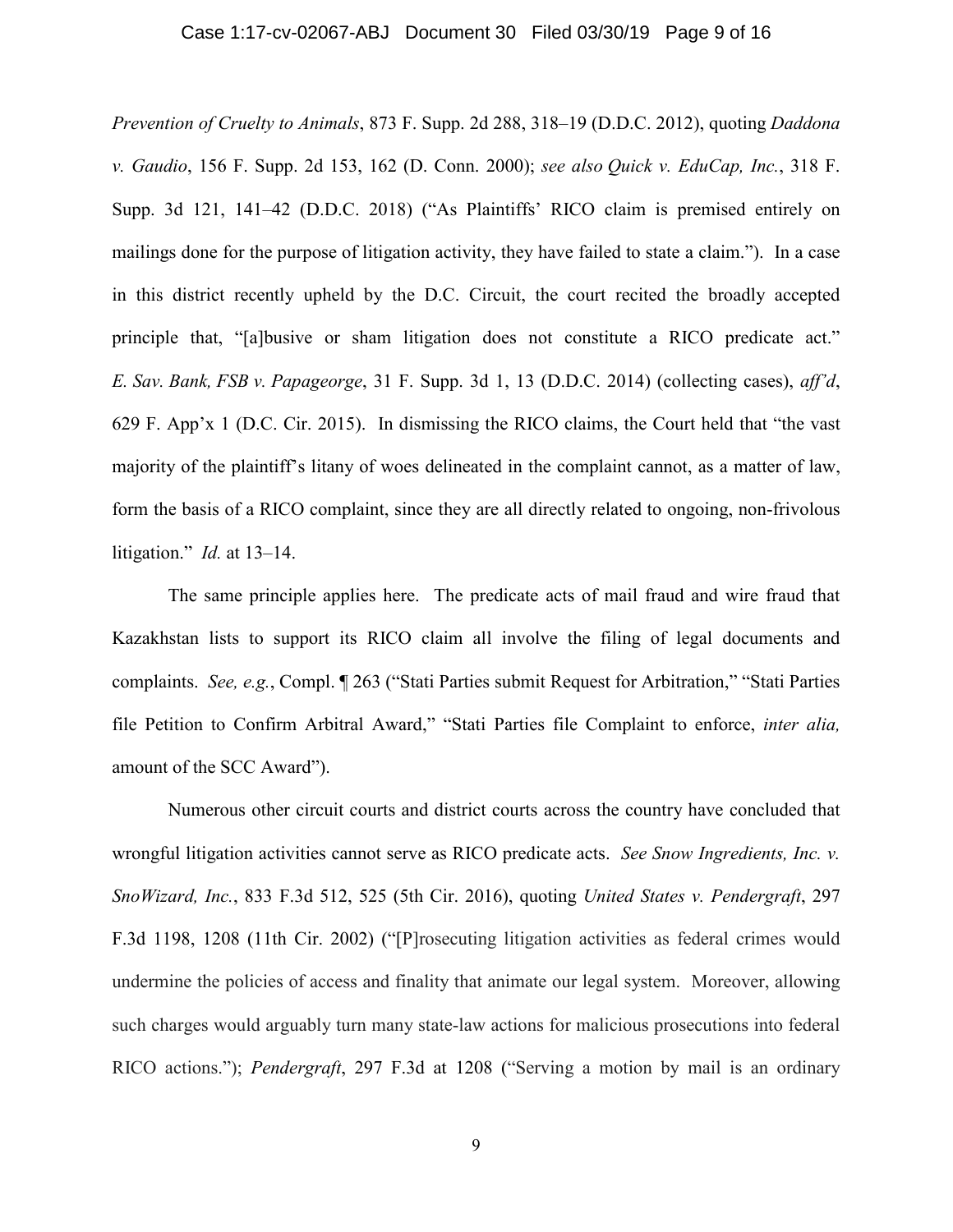#### Case 1:17-cv-02067-ABJ Document 30 Filed 03/30/19 Page 10 of 16

litigation practice. A number of courts have considered whether serving litigation documents by mail can constitute mail fraud, and all have rejected that possibility. . . . [T]hese courts have rejected this mail-fraud theory on policy grounds, recognizing that such charges are merely artfully pleaded claims for malicious prosecution."); *I.S. Joseph Co., Inc. v. J. Lauritzen A/S,* 751 F.2d 265, 267–68 (8th Cir. 1984) ("If a suit is groundless or filed in bad faith, the law of torts may provide a remedy. Resort to a federal criminal statute is unnecessary."); *Snyder v. U.S. Equities Corp.*, No. 12-CV-6092, 2014 WL 317189, at \*7–8 (W.D.N.Y. Jan. 28, 2014) (rejecting RICO mail fraud and wire fraud predicate acts where "the gravamen of the allegations is . . . that the defendants pursued fraudulent litigation, using fraudulent affidavits and filings, in an attempt to obtain money or property to which they were not entitled"); *Curtis & Assocs., P.C. v. Law Offices of David M. Bushman, Esq.*, 758 F. Supp. 2d 153, 170–74 (E.D.N.Y. 2010), *aff'd,* 443 Fed. Appx. 582 (2d Cir. 2011) (dismissing RICO claim predicated on mail fraud and wire fraud because all of the predicate acts "involve the mailing of litigation documents such as pleadings"); *Auburn Med. Ctr., Inc. v. Andrus*, 9 F. Supp. 2d 1291, 1298 (M.D. Ala. 1998) ("Numerous other courts have found that the actions underlying claims for malicious prosecution, or analogous actions in the litigation context, will not support a RICO action.").

The Court's conclusion is consistent with the D.C. Circuit's admonition regarding RICO claims premised on mail fraud or wire fraud in general:

> RICO claims premised on mail or wire fraud must be particularly scrutinized because of the relative ease with which a plaintiff may mold a RICO pattern from allegations that, upon closer scrutiny, do not support it . . . This caution stems from the fact that "[i]t will be the unusual fraud that does not enlist the mails and wires in its service at least twice."

*W. Assocs. Ltd. P'ship, ex rel. Ave. Assocs. Ltd. P'ship v. Mkt. Square Assocs.*, 235 F.3d 629, 637 (D.C. Cir. 2001), quoting *Al–Abood ex rel. Al–Abood v. El–Shamari,* 217 F.3d 225, 238 (4th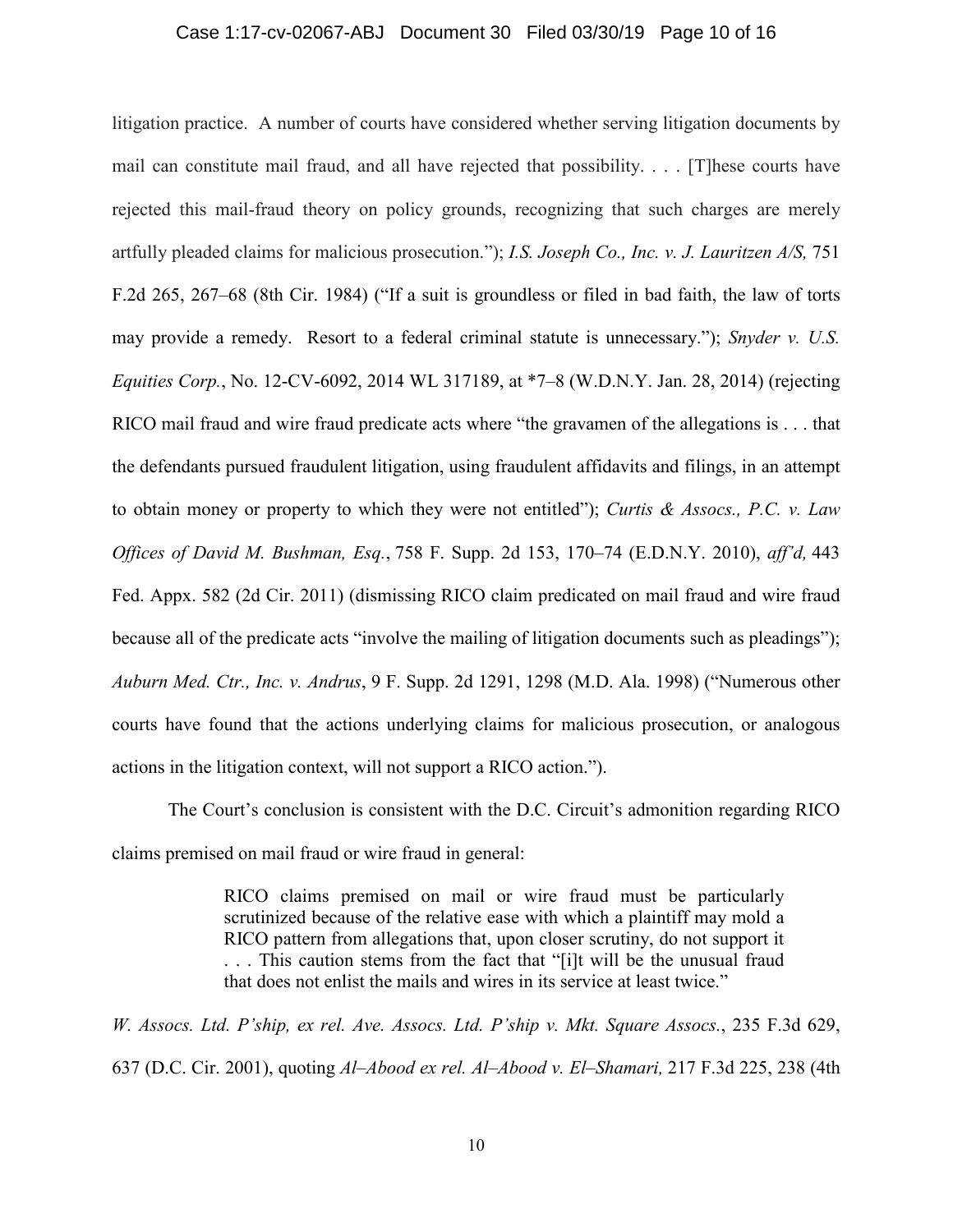### Case 1:17-cv-02067-ABJ Document 30 Filed 03/30/19 Page 11 of 16

Cir. 2000); *see id*. ("Although a RICO claim may be based only on predicate acts consisting exclusively of mail and wire fraud, scrutiny of such claims is necessary, and not inconsistent with the breadth of RICO.").

Plaintiff insists that its RICO suit can be distinguished from this general principle because the "fraud claims are not the only bases for the civil RICO violation" – the complaint included a money laundering claim as well. Pl.'s Opp. at 11. But that misses the mark since the alleged "money laundering" consists merely of defendants' payments of their legal fees. *See*  Compl.  $\parallel$  274.<sup>6</sup> This too is a litigation-related activity. Not surprisingly, plaintiff has not

**(A)** with the intent to promote the carrying on of specified unlawful activity; or

**(B)** knowing that the monetary instrument or funds involved in the transportation, transmission, or transfer represent the proceeds of some form of unlawful activity and knowing that such transportation, transmission, or transfer is designed in whole or in part –

> **(i)** to conceal or disguise the nature, the location, the source, the ownership, or the control of the proceeds of specified unlawful activity; or 18 U.S.C. §§ 1956(a)(2)(A) & (B)(i)

18 U.S.C. §§ 1956(a)(2)(A) & (B)(i).

 $\overline{\phantom{a}}$ 

But Kazakhstan's suggestion that funds were transmitted with the intent to promote "specified unlawful activity" in violation of section 1956(a)(2)(A) of the money laundering statute, fails for the reasons set forth above: according to plaintiff, the "unlawful activity" of mail fraud and wire fraud is based solely on the filing of "fraudulent pleadings, briefs, witness statements, and other evidence in the various legal proceedings." Pl.'s Opp. at 12.

<sup>6</sup> Moreover, plaintiff has not stated a claim for money laundering that could support the RICO allegations. Plaintiff alleges that defendants violated sections 1956(a)(2)(A) and (B)(i) of the money laundering statute by "making payments from outside the United States to counsel in the United States." Compl. ¶ 274. The federal money laundering statute provides:

**<sup>(2)</sup>** Whoever transports, transmits, or transfers, or attempts to transport, transmit, or transfer a monetary instrument or funds from a place in the United States to or through a place outside the United States or to a place in the United States from or through a place outside the United States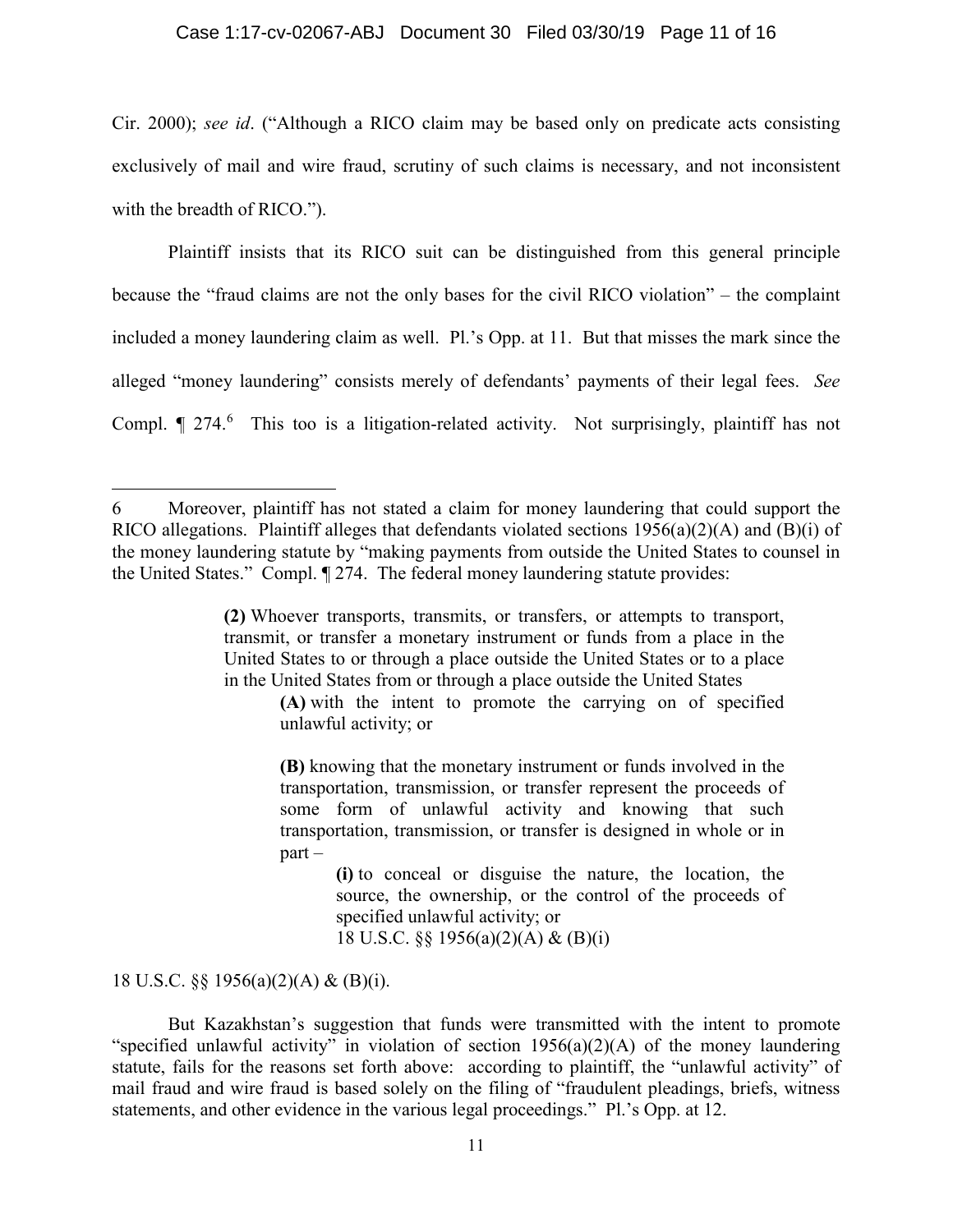#### Case 1:17-cv-02067-ABJ Document 30 Filed 03/30/19 Page 12 of 16

identified a single decision in which a court sustained RICO allegations based solely on the transmission of litigation materials and the payment of legal fees associated with the enforcement of a valid and binding arbitral award. The cases plaintiff cites are all distinguishable because the complained-of lawsuits were not only frivolous, but they involved other unlawful conduct, such as bribery and/or the intimidation of witnesses and third parties.<sup>7</sup> Pl.'s Opp. at 11.

# **b. Plaintiff fails to allege a pattern of racketeering**.

 $\overline{a}$ 

Even if plaintiff had succeeded in alleging predicate acts that are cognizable under the RICO statute, its RICO claims would fail because it has not properly alleged a "pattern of racketeering activity." 18 U.S.C. § 1962 (c). In *Edmondson*, the D.C. Circuit outlined six factors that are relevant in determining the existence of a "pattern of racketeering." 48 F.3d at 1263. These factors are: "the number of unlawful acts, the length of time over which the acts were committed, the similarity of the acts, the number of victims, the number of perpetrators, and the character of the unlawful activity." *Id.* at 1265, quoting *Kehr Packages, Inc. v. Fidelcor*,

Plaintiff's claim under section  $1956(a)(2)(B)(i)$  fares no better. To make out a claim under this provision a plaintiff must allege that a defendant transmitted money into or outside the United States, knowing that the monies involved "represent the proceeds of some form of unlawful activity." 18 U.S.C  $\S$  1956(a)(2)(B)(i). Plaintiff's complaint recites the elements of the provision but fails to allege that the money used to pay defendants' attorneys was derived from any "unlawful activity." *See* Compl. ¶ 274. In its opposition, Kazakhstan contends that the Stati Parties used "proceeds raised fraudulently in the United States" to pay their attorneys' fees. Pl.'s Opp. at 13, citing Compl. ¶¶ 38–57, 65–102. However, those paragraphs make no reference of the use of illegally obtained funds to pay attorneys' fees. Therefore, plaintiff has failed to allege facts to support a conclusion that defendants engaged in the RICO predicate crime of money laundering.

<sup>7</sup> *See U.S. v. Eisen*, 974 F.2d 246, 257 (2d Cir. 1992) (criminal RICO case involving fraudulent lawsuits as well as witness bribery); *Lemelson v. Wang Labs. Inc*., 874 F. Supp. 430, 434 (D. Mass. 1994) (alleging extortion in addition to mail fraud and wire fraud); *Hall American Center Assoc. L.P. v. Dick*, 726 F. Supp. 1083, 1097 (E.D. Mich. 1989) (alleging predicate acts outside the conduct of litigation, such as harassment of third parties, interference with a joint venture, and an attempt to persuade the United States Attorney to investigate the plaintiff).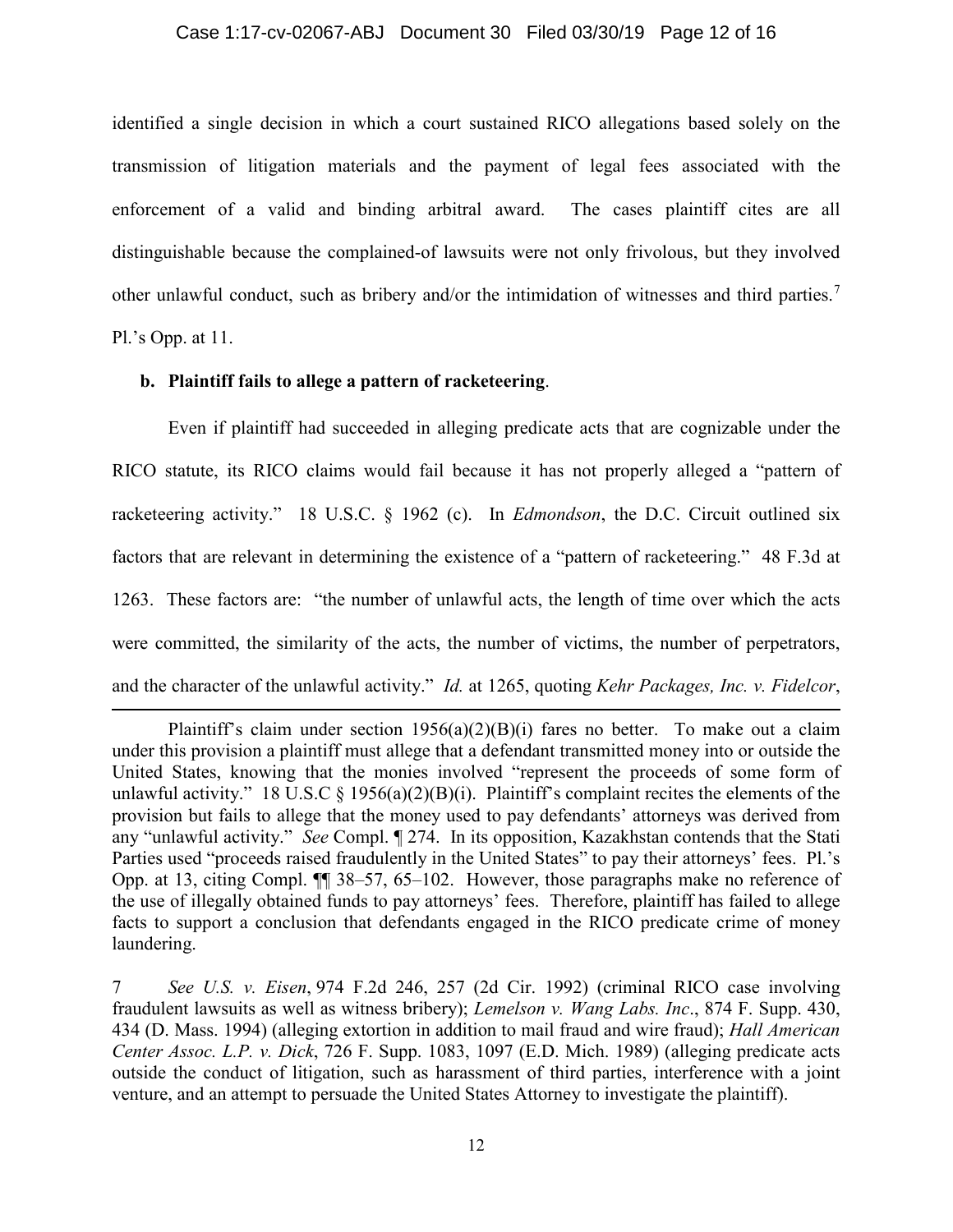# Case 1:17-cv-02067-ABJ Document 30 Filed 03/30/19 Page 13 of 16

*Inc*., 926 F.2d 1406, 1411–13 (3d Cir. 1991). The six factors serve as a guide, rather than a strict legal test, and courts are encouraged to evaluate cases using a "fact-specific approach" that is both "flexible" and "commonsensical." *W. Assocs.*, 235 F.3d at 637. In some cases, "some factors will weigh so strongly in one direction as to be dispositive." *Edmondson*, 48 F.3d at 1265.

Applying this framework, the *Edmonson* court rejected a real estate developer's RICO claim premised on allegations that a tenants' association illegally blocked the sale of building. 48 F.3d at 1265. The real estate developer accused the tenants' association of committing extortion, bribery, and perjury by "exploit[ing] [a] quiet-title action, holding the building sale hostage and thereby attempting to force [the developer] to pay them off." *Id.* at 1263. The D.C. Circuit affirmed the dismissal of the RICO claims because "the single scheme alleged – designed to frustrate one transaction and inflicting a single, discrete injury on a small number of victims – fail[ed] to meet RICO's requirement of a 'pattern of racketeering activity.'" *Id*. Notably, the Court held that when a plaintiff merely alleges a "single scheme, single injury, and few victims," it is "virtually impossible for plaintiffs to state a RICO claim." *Id.* at 1265. That is squarely the case here.

Plaintiff's 93-page complaint describes a single scheme. As summarized by plaintiff: "The Complaint sets out the details of the Stati Parties' elaborate and fraudulent scheme to artificially inflate the construction costs of the LPG plant, conceal that fraud during the SCC Arbitration to obtain the SCC Award, and then attempt to enforce the fraudulently procured SCC Award in multiple jurisdictions, including the United States." Pl.'s Opp. at 10. While there are various stages to this alleged scheme, ultimately all of the actions described in the complaint were aimed at accomplishing a "single discrete goal," *Edmondson*, 48 F.3d at 1265 – defendants'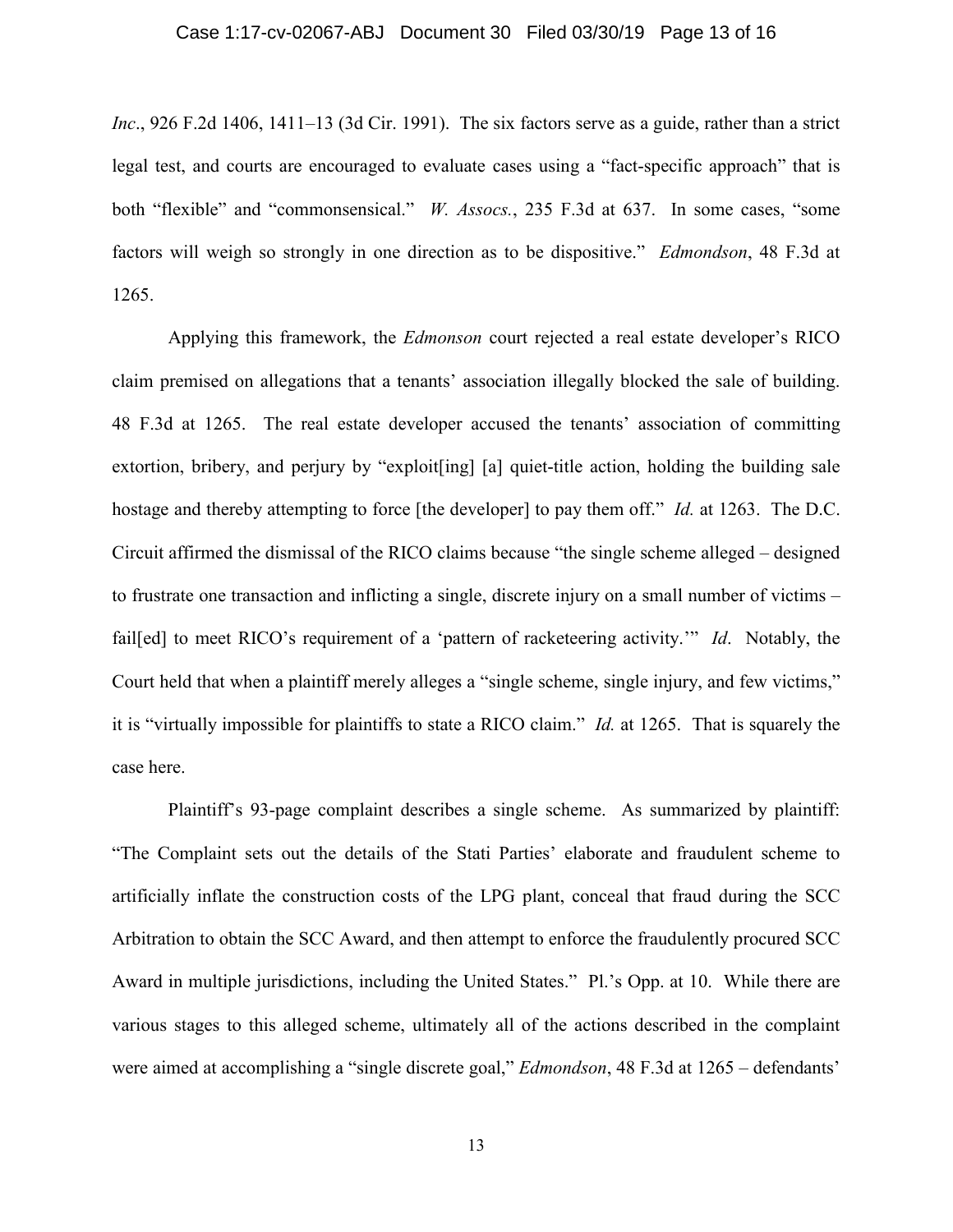#### Case 1:17-cv-02067-ABJ Document 30 Filed 03/30/19 Page 14 of 16

efforts to artificially inflate the value of the LPG plant to enrich themselves. Moreover, plaintiff pled a single, discrete injury – legal fees – and a single victim – itself. *See* Compl. ¶¶ 252, 277, 285. 8 Accordingly, the Court finds that plaintiff has not pled a "pattern of racketeering." *See W. Assocs.*, 235 F.3d at 634 (dismissing RICO claim where plaintiff alleged single scheme of fraudulent bookkeeping entries, resulting in single injury to single set of victims); *Papageorge*, 31 F. Supp. 3d at 13 (rejecting RICO claim because "plaintiff has only alleged that the defendants engaged in acts designed to" achieve a "single discrete goal": "obtain[ing] control of the Property from the plaintiff at a low price").

Defendant insists that its RICO claims survive based upon Supreme Court and D.C. Circuit precedent which provides that in some circumstances, a single scheme may be sufficient under RICO. Pl.'s Opp. at 17, citing *H.J. Inc. v. Nw. Bell Tel. Co.*, 492 U.S. 229, 234, 236, 240 (1989) and *W. Assocs.*, 235 F.3d at 634. While there may be cases that have recognized that possibility, the facts here do not support varying from the general principles that would apply to a complaint that alleges a single scheme, single injury, and single victim. The mere fact that the alleged scheme occurred over an extended period of time, is of no consequence in this case, because the acts listed relate to the same goal, and much of the time spent on these matters was expended dealing with Kazakhstan's repeated efforts to undermine the arbitral award. *See W. Assocs.*, 235 F.3d at 636 ("[T]he mere longevity of a scheme or schemes does not necessarily mean that a 'pattern of racketeering activity' is present.").

 $\overline{\phantom{a}}$ 

<sup>8</sup> Plaintiff contends that it pled "multiple victims of the Stati Parties' fraud," including defrauded investors, the Kazakhstan-owned oil and gas company, and auditors. Pl.'s Opp. at 8. The complaint does not allege that these parties were the victims of the conduct that forms the basis of the predicate acts – the "wrongful" litigation and payments to counsel. *See* Compl. ¶¶ 45, 130, 214, 252. But even if did, it would merely mean that plaintiff identified "a few" rather than single victim, which does not change the outcome. *Edmonson*, 48 F.3d at 1265; *see also Lu v. Lezell*, 45 F. Supp. 3d 86, 98 (D.D.C. 2014) ("Nor does RICO apply merely because a single, narrow, fraudulent scheme affects numerous plaintiffs.").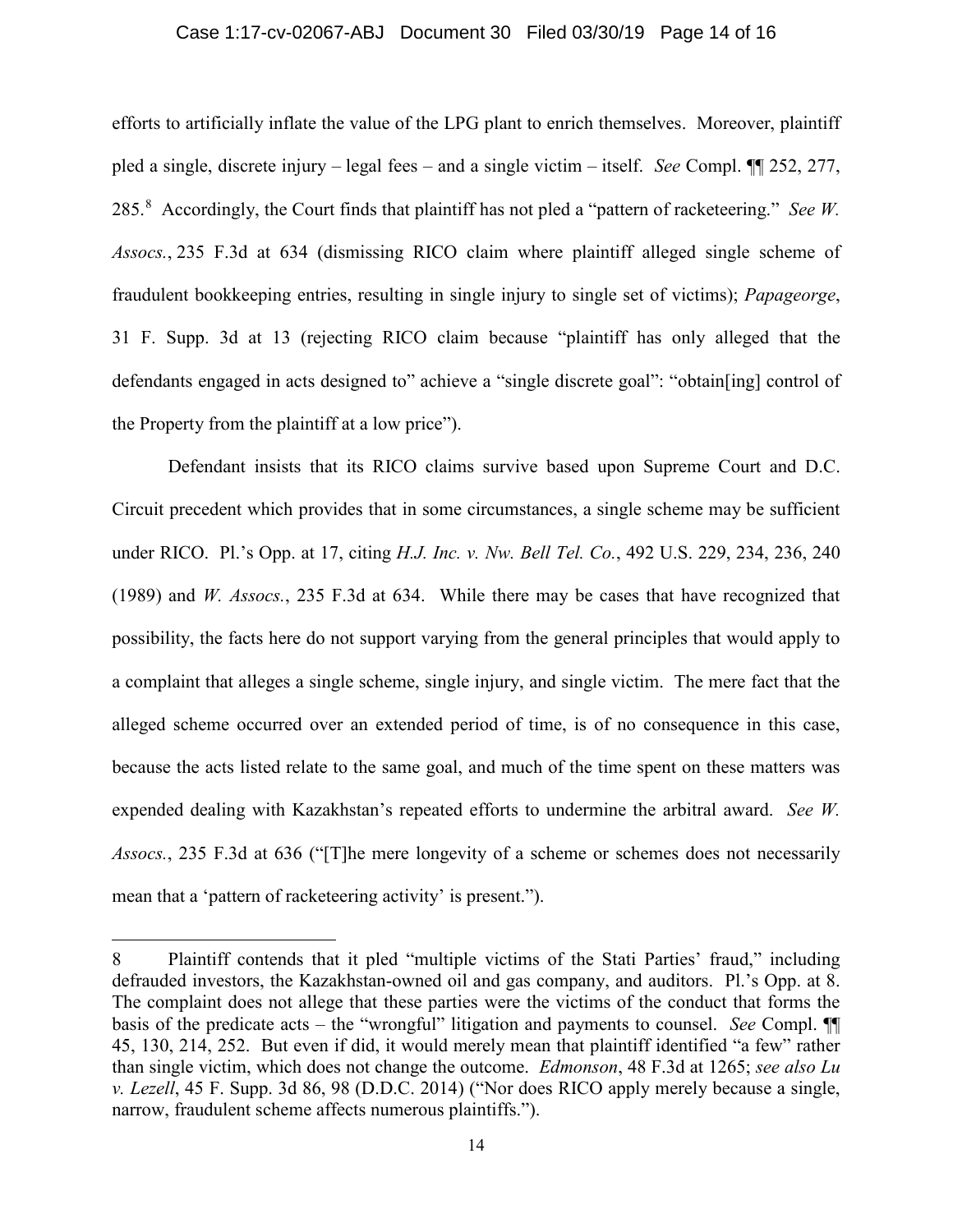## Case 1:17-cv-02067-ABJ Document 30 Filed 03/30/19 Page 15 of 16

At bottom, this suit is yet another attempt to relitigate the underlying arbitral award. Whatever fraud Kazakhstan contends occurred before and during the SCC arbitration more than eight years ago, it had a full opportunity to raise those issues in the appeals process in Sweden and its allegations were rejected. Kazakhstan tried again in the numerous subsequent proceedings where it has resisted the enforcement of the arbitral award on the same grounds. As the Court noted in its prior opinion, the grounds for refusing the enforcement of a foreign arbitral award under the New York Convention are "narrow," and Kazakhstan failed to meet its "heavy burden." *Stati*, 302 F. Supp. 3d at 202, 209. Casting defendants' enforcement proceedings now as an unlawful "pattern of racketeering activity," is an improper use of the auspices of this Court to revive and prolong a dispute that is over. The motion to dismiss will be granted.

Because the Court finds that plaintiff failed to allege a substantive RICO violation under Section 1962(c), it also finds that it has failed to plead a conspiracy to violate RICO under Section 1962(d). *See Papageorge*, 31 F. Supp. 3d at 15–16 (dismissing RICO conspiracy claim under § 1962(d) where plaintiff failed to plead a RICO violation under 18 U.S.C. § 1962(a)–(c)). Accordingly, Counts I and II of the complaint are dismissed with prejudice.

# **II. The State Law Claims**

Having dismissed plaintiff's federal law claims, the Court declines to exercise supplemental jurisdiction over the remaining state law claims of fraud and civil conspiracy. Under 28 U.S.C. § 1367(c) a district court "may decline to exercise supplemental jurisdiction over a claim" when the court "has dismissed all claims over which it has original jurisdiction." 28 U.S.C. § 1367(c). This decision "is a matter left to the sound discretion of the district court," and is reviewed for "abuse of discretion." *Edmondson*, 48 F.3d at 1265–66. However, the D.C. Circuit has noted that, "[i]n the usual case in which all federal-law claims are eliminated before